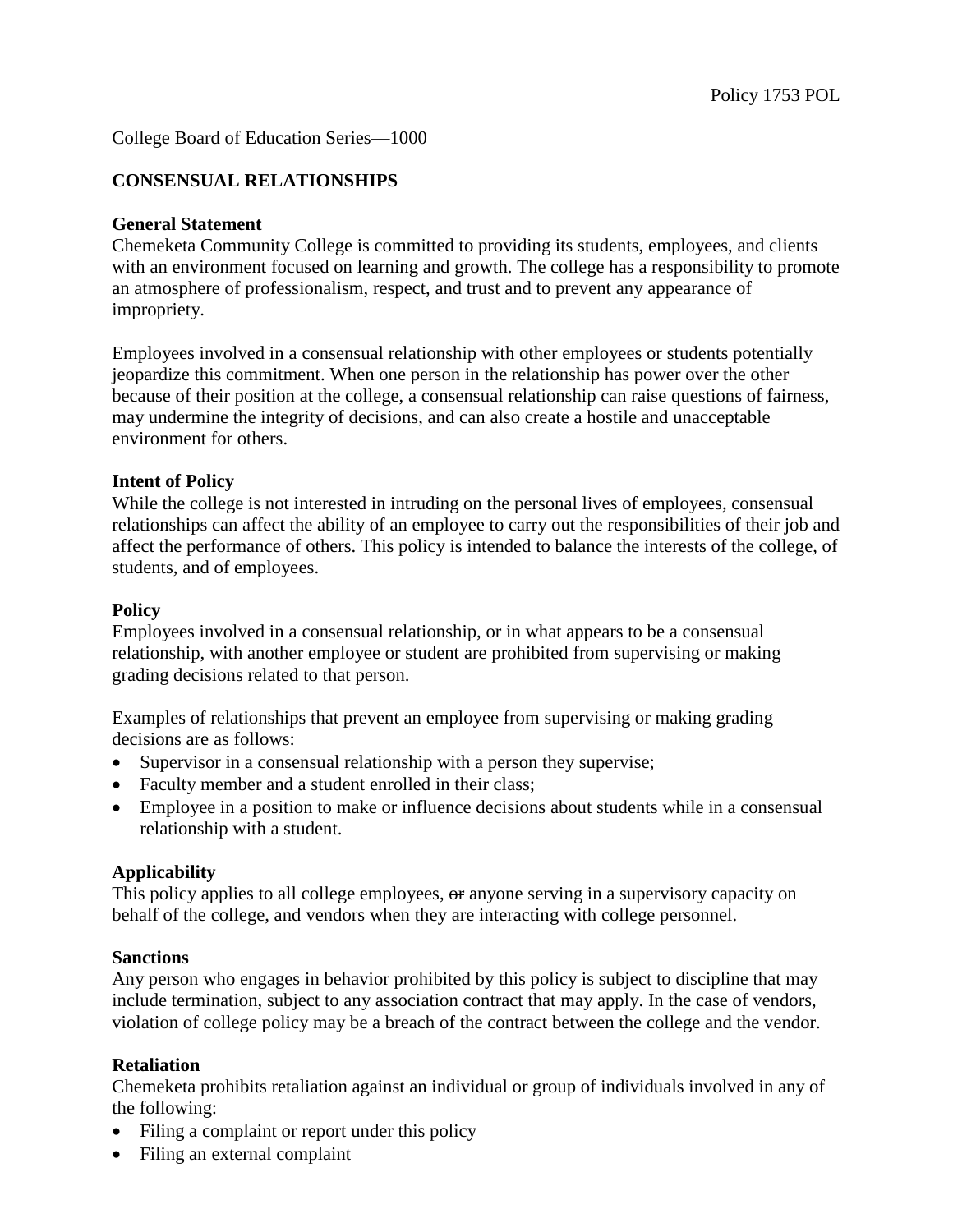College Board of Education Series—1000

# **CONSENSUAL RELATIONSHIPS** (continued)

- Participating in a disciplinary process
- Providing information concerning a complaint or participating in an investigation
- Opposing in a reasonable manner an action believed to constitute a violation of this policy

Retaliation can take many forms, including, but not limited to, verbal or physical abuse, threats of violence, and/or intimidation. Actions are considered retaliatory when they have a materially adverse effect on the working, academic, or college-controlled living environment of an individual, or that hinder the individual from effectively carrying out their college responsibilities. Individuals engaging in retaliatory acts are subject to discipline as described in this policy.

## **Compliance**

In consensual relationships involving employees, or employees and students, it is the responsibility of the person with the most power or perceived power to make explicit arrangements to assure that the decision-making processes will be fair and without favoritism. Employees should work with their supervisor in making arrangements to ensure compliance with this policy.

## **Pre-existing consensual relationship with a student**

If an employee has a pre-existing consensual relationship with a student, the student should be discouraged by the employee from the following:

- Enrolling in courses taught by the employee;
- Entering into work situations in which the student would be supervised by the employee.

If a student enrolls in a course or works under the supervision of an employee where a consensual relationship exists, it is the responsibility of the employee to make explicit arrangements with their supervisor to ensure compliance with this policy.

## **Pre-existing consensual relationship with an employee**

If an employee has a pre-existing consensual relationship with another employee and a reassignment occurs which requires one of the employees to exercise supervisory, appointment, or grievance adjustment authority over the other, it is the responsibility of the person with the most power to make explicit arrangements with their supervisor to ensure compliance with this policy.

## **Definitions**

## **Consensual Relationship**

A close personal relationship of a romantic or sexual nature between willing participants who both are of legal age and possess legal capacity.